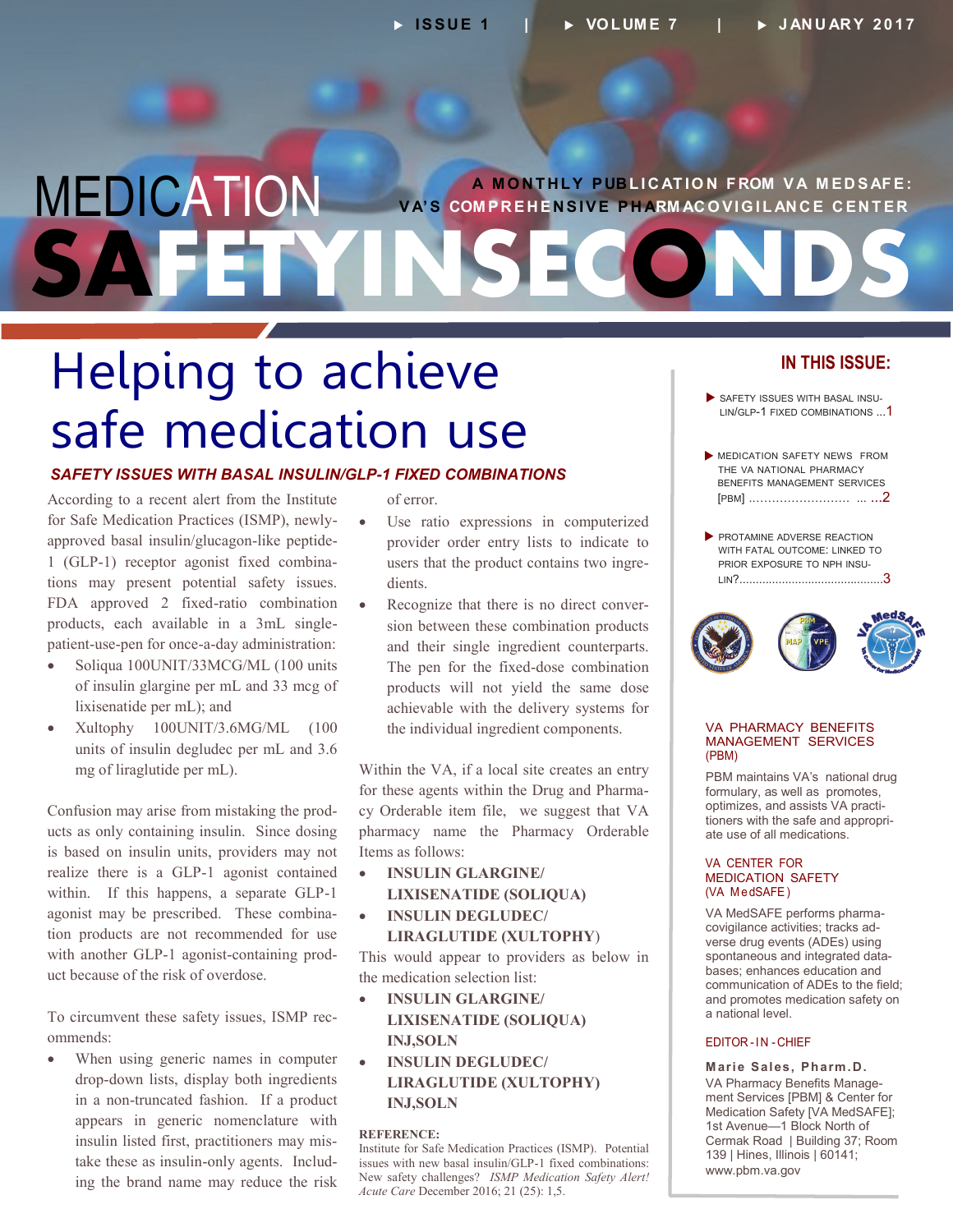# **from the pbm**

#### **DIRECT-ACTING ANTIVIRAL (DAA) AGENTS AND SAFETY ISSUES**

ISMP conducted a review of hepatic safety issues related to DAA use for HCV treatment after an FDA analysis from October 2016 described an increased risk of reactivating hepatitis B virus (HBV) infection in a small group of patients (n=24) treated with DAA medications for HCV infection, which resulted in fulminant hepatitis, he patic decompensation  $(n=3)$ , and death  $(n=2)$ . FDA's findings led to the addition of a boxed warning to the labeling of the newer antivirals, with recommendations for providers to screen and monitor for HBV in all patients initiating DAA therapy. FDA's review was addressed in the [Issue 9; Volume 6; October 2016 e](http://www.pbm.va.gov/PBM/vacenterformedicationsafety/newsletter/Medication_Safety_in_Seconds_Oct_2016_FINAL.pdf)dition of this newsletter. To follow up on these findings, ISMP further investigated liver-related safety issues reported in pa tients receiving DAA treatment.

ISMP searched the most recent 12 months (ending June 30, 2016) of data from the FDA Adverse Event Report ing System (FAERS) for terms identifying liver failure in which a DAA was listed as a primary or secondary suspect drug and identified:

- 524 reported cases of liver failure.
	- 55% occurred in males; the median age was 61 years.
	- 31.5% had an outcome of death at the time the report was submitted.
	- 73.7% were reported outside of the US.
- 1,058 reports of severe liver injury that did not progress to liver failure.
	- This refers to "Drug related hepatic disorders severe events only". However, no information was provided as to the other drugs the patient may have been taking or what the disorder may have been.

This report has several important and notable limitations. No information was reported on patient stage of dis ease, particularly whether or not these events occurred in patients with known cirrhosis, decompensated cirrho sis, or those who may have been pre- or post-transplant. Additionally, the HBV status of these patients is un known. As many of the terms used in the search are commonly present in HCV infected patients with advanced disease, particularly those with decompensated cirrhosis, it cannot be determined if these events would have occurred as part of the natural progression of HCV disease itself in the absence of HCV antiviral treatment.

PBM/MedSAFE will be issuing a [National PBM Bulletin](http://www.pbm.va.gov/PBM/vacenterformedicationsafety/vacenterformedicationsafetybulletinsandnewsalerts.asp) in February (pending) regarding this safety issue and describing VA's efforts at proactively monitoring adverse outcomes related to DAA use for HCV treatment. While this Bulletin will point out reports of hepatotoxicity associated with DAAs, these agents have been shown to be highly effective in treating HCV infection and, when used appropriately, are safe and easy to take.

Providers should continue to monitor patients receiving DAAs for evidence of unexpected consequences and report any adverse reactions with the use of DAA products for treatment of HCV infection by entering the infor mation into CPRS' Allergies/ Adverse Reactions field and/or via local reporting mechanisms. Adverse events should also be reported, as appropriate, to the VA ADERS program and FDA MedWatch (1-800-FDA-1088, fax 1-800-FDA-0178, online at [https://www.accessdata.fda.gov/scripts/medwatch/medwatch](https://www.accessdata.fda.gov/scripts/medwatch/medwatch-online.htm)-online.htm, or by mail).

Moreover, FDA previously communicated recommendations to screen for and assess HBV status and other per tinent hepatic comorbidities before starting treatment of DAAs for HCV infection as their analysis of DAA use in HCV treatment attributed the cause of liver complications to reactivation of HBV infection. For FDA recom - mendations regarding DAA treatment for HCV infection, please see [Issue 9; Volume 6; October 2016.](http://www.pbm.va.gov/PBM/vacenterformedicationsafety/newsletter/Medication_Safety_in_Seconds_Oct_2016_FINAL.pdf)

#### **REFERENCES:**

NEWSWORTHY...

**NOWS** 

NEN

- 1. Institute for Safe Medication Practices (ISMP). New Safety Issues for Hepatitis C Antivirals. *ISMP Quarter Watch: Monitoring FDA Medwatch Reports* January 25, 2017; 2016 Q2: 11-15.
- 2. FDA Drug Safety Communication: FDA warns about the risk of hepatitis B reactivating in some patients treated with direct-acting antivirals for hepatitis C. [http://www.fda.gov/Drugs/DrugSafety/ucm522932.htm .](http://www.fda.gov/Drugs/DrugSafety/ucm522932.htm) (Accessed October 6, 2016). 2